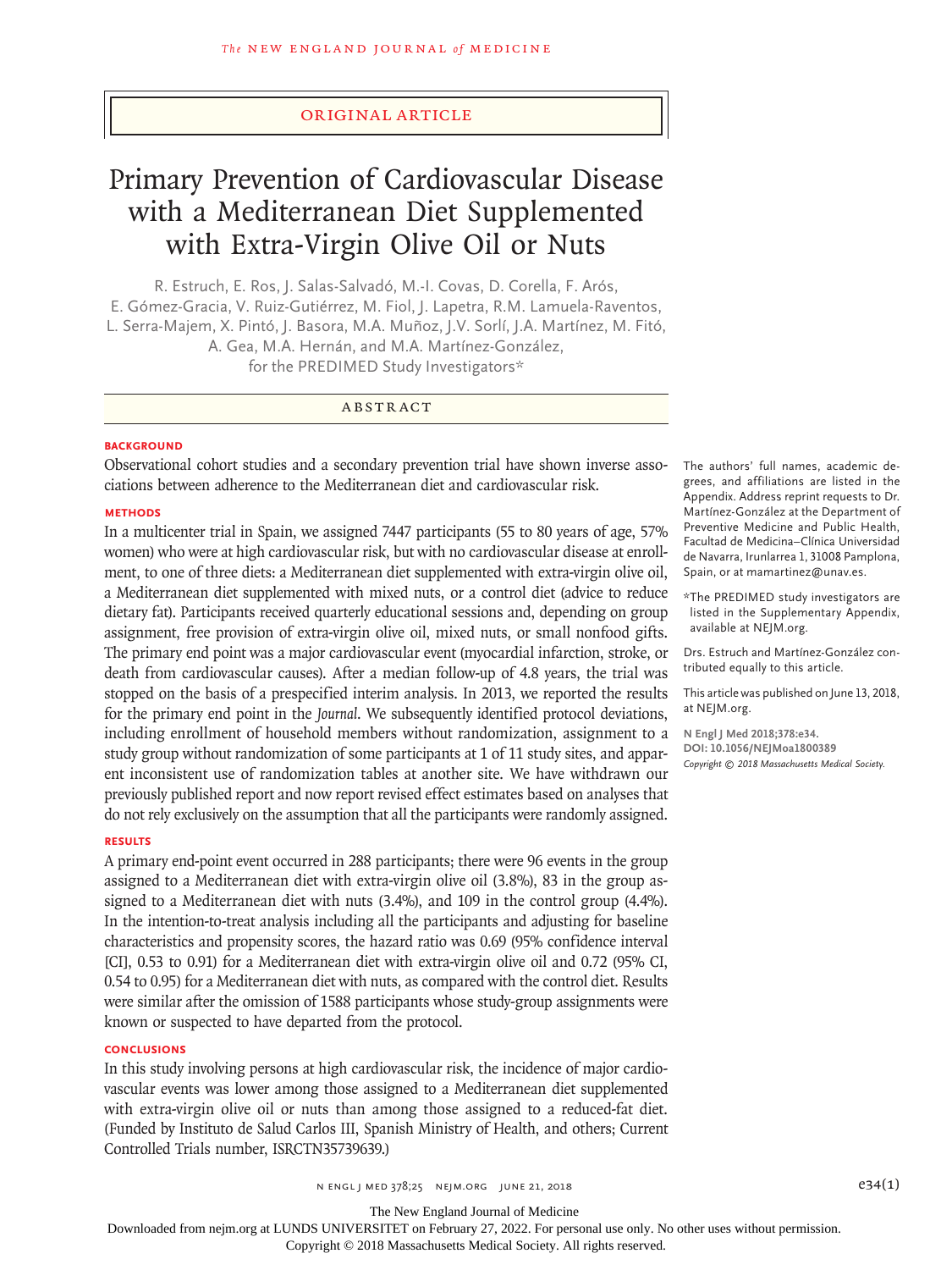HE TRADITIONAL MEDITERRANEAN DIET is characterized by a high intake of olive oil, fruit, nuts, vegetables, and cereals; a moderate intake of fish and poultry; a low intake of dairy products, red meat, processed meats, and sweets; and wine in moderation, consumed with meals.<sup>1</sup> In observational cohort studies<sup>2,3</sup> and a secondary prevention trial (the Lyon Diet Heart Study),<sup>4</sup> increasing adherence to the Mediterranean diet has been consistently associated with lower cardiovascular risk.<sup>2-4</sup> A systematic review ranked the Mediterranean diet as the most likely dietary model to provide protection against coronary heart disease.5 Small clinical trials have uncovered plausible biologic mechanisms to explain the salutary effects of this food pattern.6-9 We designed a randomized trial, PREDIMED (Prevención con Dieta Mediterránea), to test the efficacy of two Mediterranean diets (one supplemented with extra-virgin olive oil and another with nuts), as compared with a control diet (advice on a low-fat diet), on primary cardiovascular prevention. Our original report was published in the *Journal* in 2013.<sup>10</sup> A 2017 analysis<sup>11</sup> of the distributions of baseline variables in randomized trials identified the PREDIMED trial as having distributions that were significantly different from what would have been expected to result from randomization. This report led to our conducting a review of how participants were assigned to various intervention groups; that review revealed irregularities in our randomization procedures. Therefore, we have withdrawn our original report $12$  and now publish a new report.

We describe the protocol deviations and report revised intention-to-treat and per-protocol effect estimates that do not rely exclusively on the assumption that all the participants had been randomly assigned to the intervention groups. A detailed description of the changes that have been introduced and departures from the protocol is provided in the Supplementary Appendix, available with the full text of this article at NEJM.org.

# Methods

# **Study Design**

The PREDIMED study was designed as a parallelgroup, multicenter, randomized trial. Details of the study design have been reported previously.13,14 The protocol, available at NEJM.org, was approved by the institutional review boards at all study locations. The authors vouch for the accuracy and completeness of the data and all analyses and attest that this report accurately describes the conduct of the study as we know it.

Funding was provided by grants from Instituto de Salud Carlos III, Spanish Ministry of Health. Supplemental foods were donated, including extra-virgin olive oil (by Hojiblanca and Patrimonio Comunal Olivarero, both in Spain), walnuts (by the California Walnut Commission), almonds (by Borges, in Spain), and hazelnuts (by Morella Nuts, in Spain). None of the sponsors had any role in the study design, data analysis, or reporting of the results.

## **Participant Selection and Randomization**

Eligible participants were men (55 to 80 years of age) or women (60 to 80 years of age) with no cardiovascular disease at enrollment, who had either type 2 diabetes mellitus or at least three of the following major risk factors: smoking, hypertension, elevated low-density lipoprotein cholesterol levels, low high-density lipoprotein cholesterol levels, overweight or obesity, or a family history of premature coronary heart disease. Detailed enrollment criteria are provided on pages 18 and 19 in the Supplementary Appendix. All the participants provided written informed consent.

The protocol specified that participants were to be randomly assigned, in a 1:1:1 ratio, to one of three dietary intervention groups: a Mediterranean diet supplemented with extra-virgin olive oil, a Mediterranean diet supplemented with nuts, or a control diet. Enrollment began on June 25, 2003, and the last participant was recruited on June 30, 2009. The analyses in this report were based on a database locked as of September 2011 and included primary end-point events occurring through December 1, 2010. Randomization was concealed with the use of closed envelopes<sup>8</sup> during part of the pilot phase of the study, but envelopes were not used for the remainder of the study. A computer-generated random-number sequence provided randomization tables for the 11 participating sites, which encompassed 169 clinics. These tables included four strata (men <70 years of age, men ≥70 years of age, women <70 years of age, and women ≥70 years of age) and were initially generated for 1000 participants (250 per stratum) for each site. We did not use blocks for randomization. Further details on the use of these tables at each of the 11 sites can

The New England Journal of Medicine

Downloaded from nejm.org at LUNDS UNIVERSITET on February 27, 2022. For personal use only. No other uses without permission.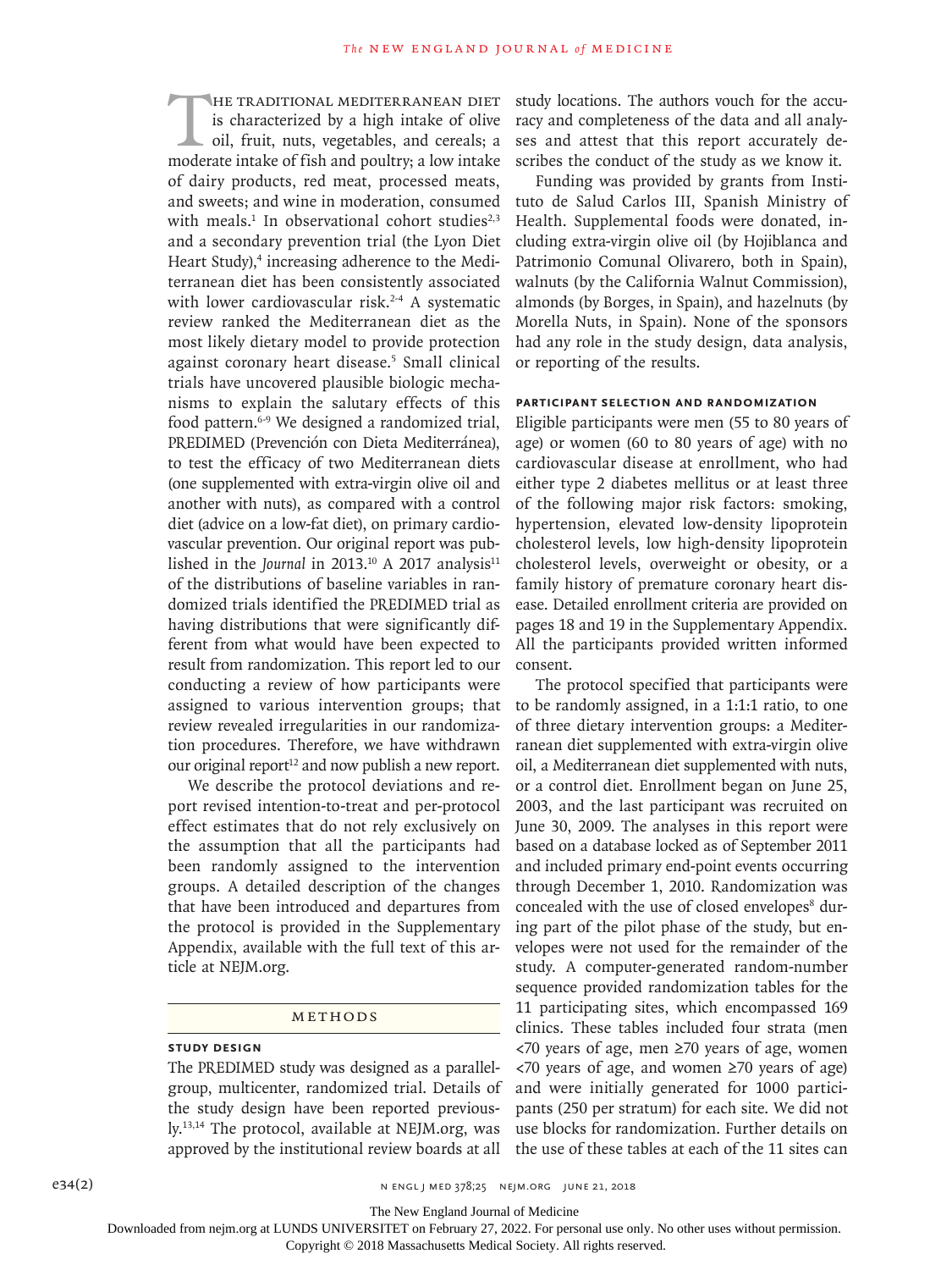be found on pages 8 and 9 and 78 through 82 in the Supplementary Appendix. All the sites were given the same randomization sequence.

There were departures from the randomization procedures that had been specified in the protocol that were not described in our original report. We included 425 participants who shared a household with a previously enrolled participant. These 425 participants were not randomly assigned but were assigned to the same intervention as the member of the household who was already enrolled (Tables S2 and S3 in the Supplementary Appendix). This was done to allow the recruitment of eligible household members and to avoid members of the same household being assigned to different diets. After the study had begun, the steering committee approved this protocol change. The protocol was not amended, and this protocol change was not described in the original report published in the *Journal*. In July 2017, we learned that at 1 of the 11 study sites (Site D), 467 participants were not randomly assigned as individual participants but instead were assigned according to clinic — that is, all the participants in each clinic received the same intervention (2 clinics assigned a Mediterranean diet with extra-virgin olive oil, 5 assigned a Mediterranean diet with nuts, and 4 assigned a control diet) (see pages 9 and 10 in the Supplementary Appendix for additional details). In addition, review of the documentation about randomization procedures and of the actual assignments to the three groups suggested that the randomization tables were inconsistently used in another study site (Site B, 593 participants) (see pages 10 and 11 in the Supplementary Appendix for details).

## **Interventions and Measurements**

The dietary intervention<sup>8,13-15</sup> is detailed on pages 20 through 24 in the Supplementary Appendix. The specific recommended diets are summarized in Table 1. Participants in the group assigned to a Mediterranean diet with extra-virgin olive oil received 1 liter of the oil per week per household, with the recommendation to consume at least 4 tablespoons per day of extra-virgin olive oil per person. Participants in the group assigned to a Mediterranean diet with nuts received 30 g of mixed nuts per day per person (15 g of walnuts, 7.5 g of hazelnuts, and 7.5 g of almonds) at no cost, and those in the control group received small nonfood gifts. No total calorie restriction was advised, nor was physical activity promoted.

| Table 1. Summary of Dietary Recommendations to Participants<br>in the Mediterranean-Diet Groups and the Control-Diet Group. |                       |
|-----------------------------------------------------------------------------------------------------------------------------|-----------------------|
| Food                                                                                                                        | Goal                  |
| Mediterranean diet                                                                                                          |                       |
| Recommended                                                                                                                 |                       |
| Olive oil*                                                                                                                  | $\geq$ 4 tbsp/day     |
| Tree nuts and peanuts <sup>+</sup>                                                                                          | $\geq$ 3 servings/wk  |
| Fresh fruits                                                                                                                | $\geq$ 3 servings/day |
| Vegetables                                                                                                                  | $\geq$ 2 servings/day |
| Fish (especially fatty fish), seafood                                                                                       | $\geq$ 3 servings/wk  |
| Legumes                                                                                                                     | $\geq$ 3 servings/wk  |
| Sofritoi                                                                                                                    | $\geq$ 2 servings/wk  |
| White meat                                                                                                                  | Instead of red meat   |
| Wine with meals (optionally, only for habitual drinkers)                                                                    | $\geq$ 7 glasses/wk   |
| Discouraged                                                                                                                 |                       |
| Soda drinks                                                                                                                 | <1 drink/day          |
| Commercial bakery goods, sweets, and pastries                                                                               | <2 servings/wk        |
| Spread fats                                                                                                                 | <1 serving/day        |
| Red and processed meats                                                                                                     | <1 serving/day        |
| Low-fat diet (control)¶                                                                                                     |                       |
| Recommended                                                                                                                 |                       |
| Low-fat dairy products                                                                                                      | $\geq$ 3 servings/day |
| Bread, potatoes, pasta, rice                                                                                                | $\geq$ 3 servings/day |
| Fresh fruits                                                                                                                | $\geq$ 3 servings/day |
| Vegetables                                                                                                                  | $\geq$ 2 servings/day |
| Lean fish and seafood                                                                                                       | $\geq$ 3 servings/wk  |
| Discouraged                                                                                                                 |                       |
| Vegetable oils (including olive oil)                                                                                        | $\leq$ 2 tbsp/day     |
| Commercial bakery goods, sweets, and pastries                                                                               | $\leq$ l serving/wk   |
| Nuts and fried snacks                                                                                                       | $\leq$ l serving/wk   |
| Red and processed fatty meats                                                                                               | $\leq$ l serving/wk   |
| Visible fat in meats and soups                                                                                              | Always remove         |
| Fatty fish, seafood canned in oil                                                                                           | $\leq$ 1 serving/wk   |
| Spread fats                                                                                                                 | $\leq$ l serving/wk   |
| Sofritoi                                                                                                                    | $\leq$ 2 servings/wk  |

\* The amount of olive oil includes oil used for cooking and salads and oil consumed in meals eaten outside the home. In the group assigned to the Mediterranean diet with extra-virgin olive oil, the goal was to consume 50 g (approximately 4 tbsp) or more per day of the polyphenol-rich olive oil supplied, instead of the ordinary refined variety, which is poor in polyphenols. The participants received a free supply (15 liters every 3 months) to include the oil used for cooking and family needs.

- † For participants assigned to the Mediterranean diet with nuts, the recommended consumption was one daily serving (30 g, composed of 15 g of walnuts, 7.5 g of almonds, and 7.5 g of hazelnuts). Participants received for free the needed allotments of tree nuts in packages of 2 kg of walnuts, 1 kg of almonds, and 1 kg of hazelnuts every 3 months, with the extra amounts to be shared with family members.
- ‡ Sofrito is a sauce made with tomato and onion, often including garlic and aromatic herbs, and slowly simmered with olive oil.
- § Commercial bakery goods, sweets, and pastries (not homemade) included cakes, cookies, biscuits, and custard.
- ¶ Up to September 2006, a brief personal recommendation and a leaflet with written guidelines to attain these goals (see page 53 in the Supplementary Appendix) were given to participants on a yearly basis. Starting in October 2006, the intensity of these recommendations was increased, including also group sessions and personal advice repeated every 3 months (i.e., with the same intensity and frequency of contacts as in the two Mediterranean-diet groups). The composition of the recommended diet, however, was not changed.
- Participants were advised to remove the visible fat (or the skin) of chicken, duck, pork, lamb, or veal before cooking and the fat of soups, broths, and cooked meat dishes before consumption.

The New England Journal of Medicine

Downloaded from nejm.org at LUNDS UNIVERSITET on February 27, 2022. For personal use only. No other uses without permission.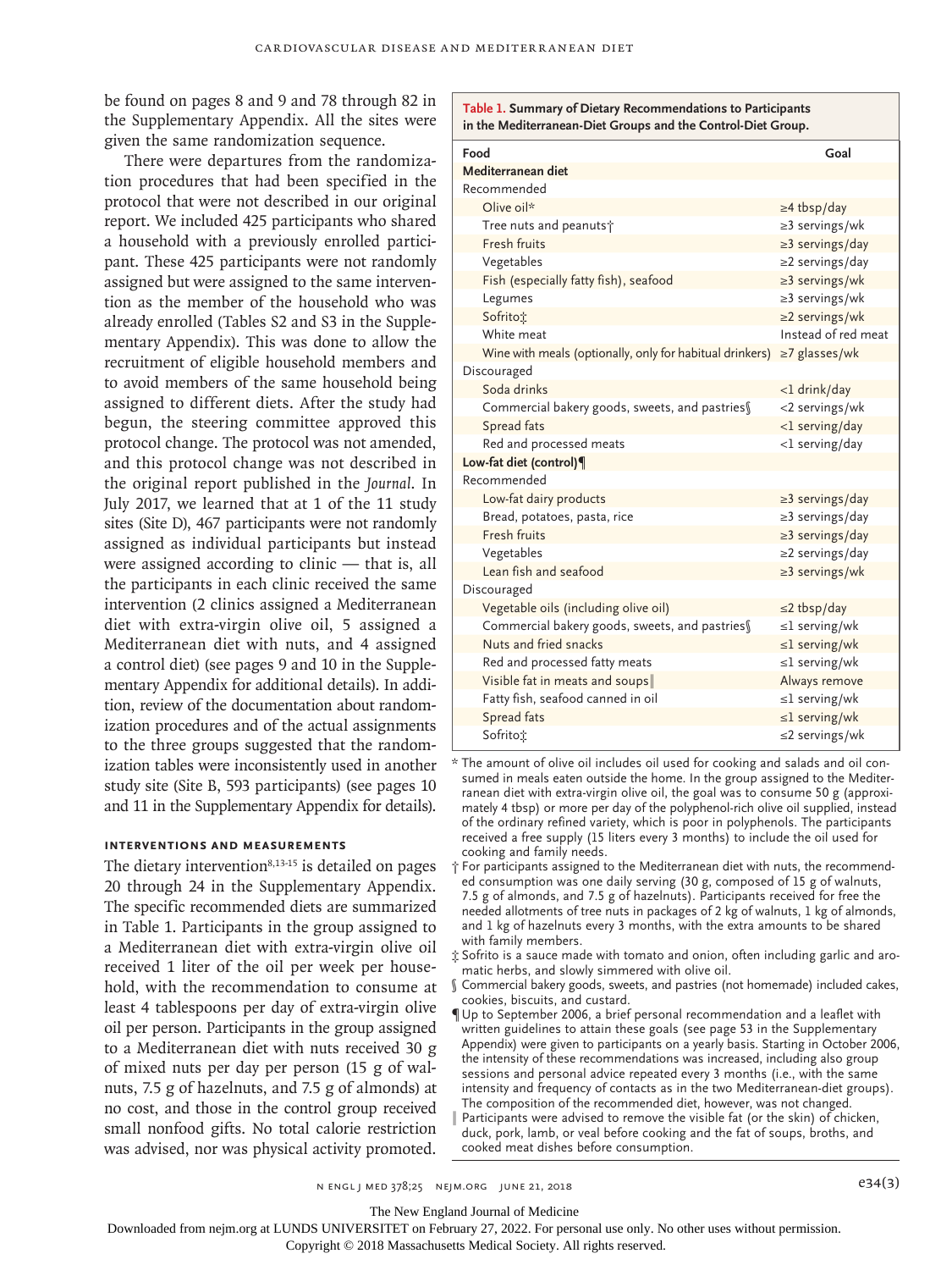For participants in the two Mediterraneandiet groups, dietitians held individual and group dietary-training sessions at the baseline visit and quarterly thereafter. In each session, participants completed a 14-item dietary questionnaire to assess adherence to the Mediterranean diet $8,16$ (Table S4 in the Supplementary Appendix) so that personalized advice could be provided to the study participants in these groups. Questionnaire scores ranged from 0 to 14, with scores lower than 10 defined as low adherence to the Mediterranean diet.

Participants in the control group also received dietary training at the baseline visit and completed the 14-item questionnaire at baseline to assess their adherence to the Mediterranean diet. During the first 3 years of the study, they received a leaflet explaining the low-fat diet (see page 53 in the Supplementary Appendix) on a yearly basis. However, the realization that the more infrequent visit schedule and less intense support for the control group might be limitations of the study prompted us to amend the protocol in October 2006. Thereafter, participants who were assigned to the control diet received personalized advice and were invited to group sessions with the same frequency and intensity as those in the Mediterranean-diet groups, with the use of a separate 9-item dietary questionnaire (Table S5 in the Supplementary Appendix). Scores ranged from 0 to 9, with higher scores indicating greater adherence to a low-fat diet. Except for the Site D clinics discussed above and 11 clinics at Site I, all clinics of sufficient size delivered all three of the interventions (see page 11 in the Supplementary Appendix).

A general medical questionnaire, a 137-item validated food-frequency questionnaire, $17$  and the Minnesota Leisure-Time Physical Activity Questionnaire were administered on a yearly basis.13 Information from the food-frequency questionnaire was used to estimate intake of energy and nutrients. Weight, height, and waist circumference were directly measured annually.18 Biomarkers of adherence, including urinary hydroxytyrosol levels (to confirm adherence in the group receiving extravirgin olive oil) and plasma alpha-linolenic acid levels (to confirm adherence in the group receiving mixed nuts), were measured in random subsamples of participants at 1, 3, and 5 years (Figs. S9 and S10 in the Supplementary Appendix).

## **End Points**

The primary end point was a composite of myocardial infarction, stroke, and death from cardiovascular causes. Secondary end points were stroke, myocardial infarction, death from cardiovascular causes, and death from any cause. We used four sources of information to identify end points: repeated contacts with participants, contacts with family physicians, a yearly review of medical records, and consultation of the National Death Index. All medical records that were related to end points were examined by the end-point adjudication committee, whose members were unaware of the intervention-group assignments. Only end points that were confirmed by the adjudication committee and that occurred between June 25, 2003, and December 1, 2010, were included in the analyses. The criteria for adjudicating primary and secondary end points are detailed on pages 26 and 27 in the Supplementary Appendix.

# **Statistical Analysis**

We initially estimated that a sample of 9000 participants would be required to provide a statistical power of 80% to detect a 20% lower risk of the primary end point in each Mediterraneandiet group than in the control-diet group during a 4-year follow-up period, assuming an absolute cumulative risk of  $12\%$  in the control group.<sup>13,19</sup> In April 2008, on the advice of the data and safety monitoring board and on the basis of lower-than-expected rates of end-point events, the sample size was recalculated as 7400 participants, with the assumption of a 6-year follow-up period because of slower-than-expected recruitment and an underlying absolute cumulative risk of the primary end point of 8.8% in the control group and 6.6% in the Mediterranean-diet groups. The relationships between enrollment size and statistical power, under several assumptions, are shown in Figure S6 in the Supplementary Appendix.

Yearly interim analyses began on March 2008 after a median of 2 years of follow-up. With the use of O'Brien–Fleming stopping boundaries, the P values for stopping the study at each yearly interim analysis were 5×10−6, 0.001, 0.009, and 0.02 for benefit and 9×10−5, 0.005, 0.02, and 0.05 for adverse effects.20 The stopping boundary for the benefit of the Mediterranean diets with re-

The New England Journal of Medicine

Downloaded from nejm.org at LUNDS UNIVERSITET on February 27, 2022. For personal use only. No other uses without permission.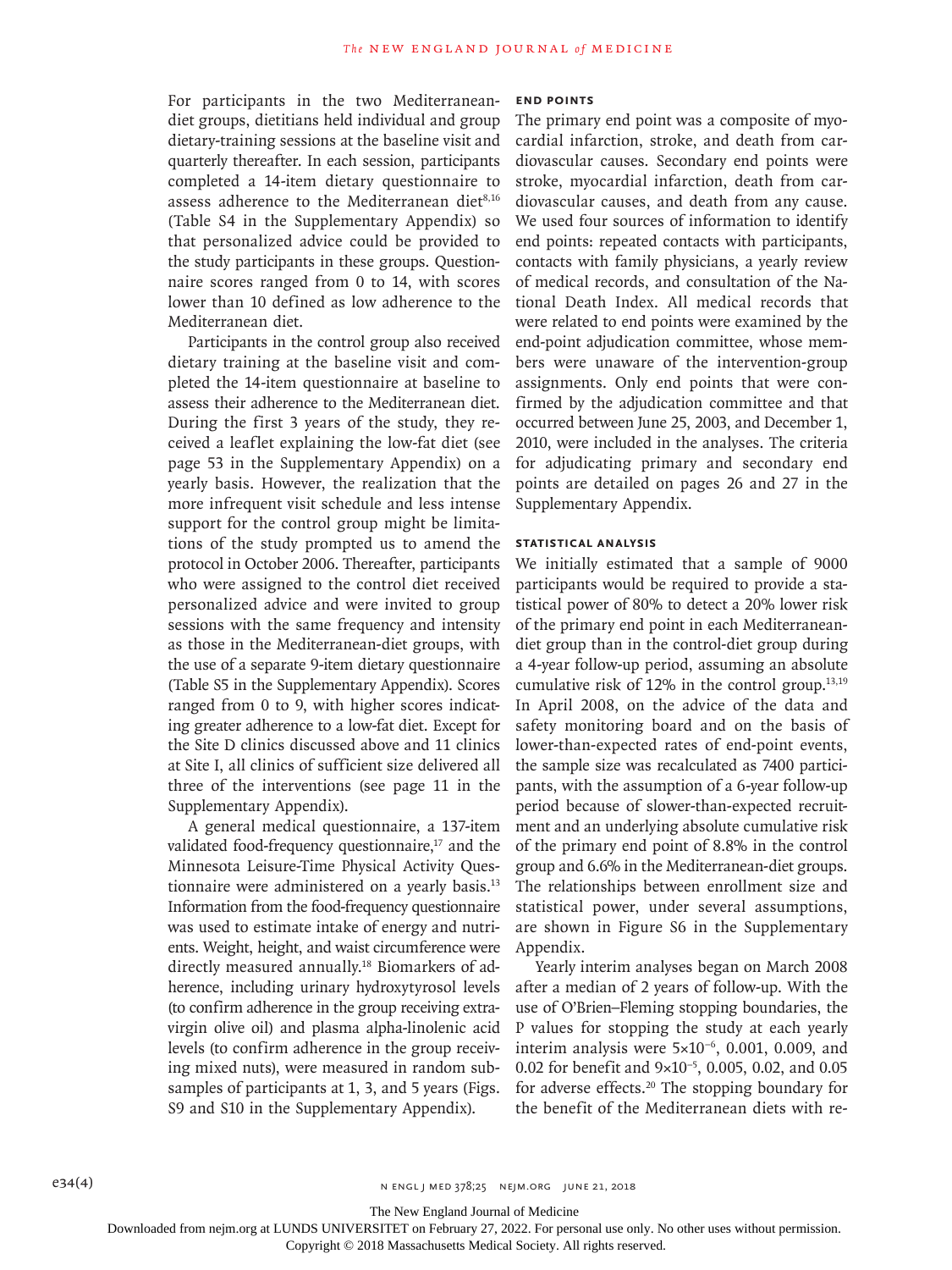spect to the primary end point was crossed at the fourth interim evaluation; on July 22, 2011, the data and safety monitoring board recommended stopping the study on the basis of end points documented through December 1, 2010. After the study was stopped, we advised all the participants, including those in the control group, to follow the Mediterranean diet.

The interim and original primary analyses estimated differences between the groups assigned to different interventions (intention-to-treat analyses). The information on protocol deviations was not considered in these analyses. Participants were followed from the baseline visit until the occurrence of a primary end-point event, death, or the last contact date from either medical records or study visits. We did not record the date of randomization and thus do not report the time between randomization and the baseline visit; for all the participants, we used the date of the baseline visit as time 0 in our analyses. No participant had a primary or secondary end-point event between randomization and baseline according to our review of the medical records.

We constructed Kaplan–Meier cumulative-incidence curves according to intervention group and calculated hazard ratios on an intention-to-treat basis, with the control group as the reference, using a Cox model with indicators for the Mediterranean diet with extra-virgin olive oil and the Mediterranean diet with nuts. We used robust variance estimators to account for intracluster correlations in all Cox models, considering as clusters the members of the same household and the participants in the same clinic of Site D. We compared baseline characteristics across the three groups and conducted analyses that did not rely on the assumption that all the participants were randomly assigned and that randomization would distribute baseline characteristics of the participants equally across intervention groups. Our main analysis was a multivariable model stratified according to site, sex, and educational level (five categories); to account for potential imbalances in baseline risk factors among the intervention groups, the model included nine other baseline variables as covariates (see page 12 in the Supplementary Appendix). This model was also adjusted for propensity scores that used 30 baseline variables to estimate the probability of assignment to each of the intervention groups

(detailed on pages 12 through 17 in the Supplementary Appendix).

Prespecified subgroup analyses were conducted according to sex, age, body-mass index (BMI), status with respect to cardiovascular risk factors, and baseline adherence to the Mediterranean diet. In sensitivity analyses, we excluded the 1588 participants whose randomization procedures were known or suspected to have deviated from the protocol: all 652 participants from Site D (35 were second members of a household), 593 participants from Site B (47 were second members of a household), and another 343 second household members from other sites. In addition, we performed sensitivity analyses to assess how strong and prevalent an unmeasured confounder would have to be to explain the observed results (Table S25 in the Supplementary Appendix). We also adjusted for missing data and loss to follow-up, implemented other exclusions, and used alternative analytic approaches (see pages 30 through 35 and Figs. S2 and S4 in the Supplementary Appendix).

A secondary analysis estimated the per-protocol effect<sup>21</sup> of the Mediterranean diet as compared with the control diet that would have been observed if all the participants had adhered to their assigned interventions throughout the follow-up period. For participants assigned to the Mediterranean-diet groups, adherence was defined as a score of 10 or higher on the 14-item questionnaire. For those assigned to the low-fat diet, adherence was defined as a fat intake of 30% or less of total energy intake according to the foodfrequency questionnaires that were administered annually to the three groups or a score or 6 or higher on the 9-item questionnaire. We censored data for participants when they first stopped adhering to their assigned intervention, estimated inverse-probability weights to adjust for postrandomization prognostic factors, and estimated the hazard ratio for an end-point event in the Mediterranean-diet groups as compared with the low-fat diet group.<sup>22,23</sup>

The validity of the per-protocol effect estimate relies on several assumptions. It assumes that loss to follow-up, data collection, and adherence can be treated as sequentially randomized at each time point, given the measured prognostic factors before and after randomization.<sup>22</sup> Both Mediterranean-diet groups were combined for

The New England Journal of Medicine

Downloaded from nejm.org at LUNDS UNIVERSITET on February 27, 2022. For personal use only. No other uses without permission.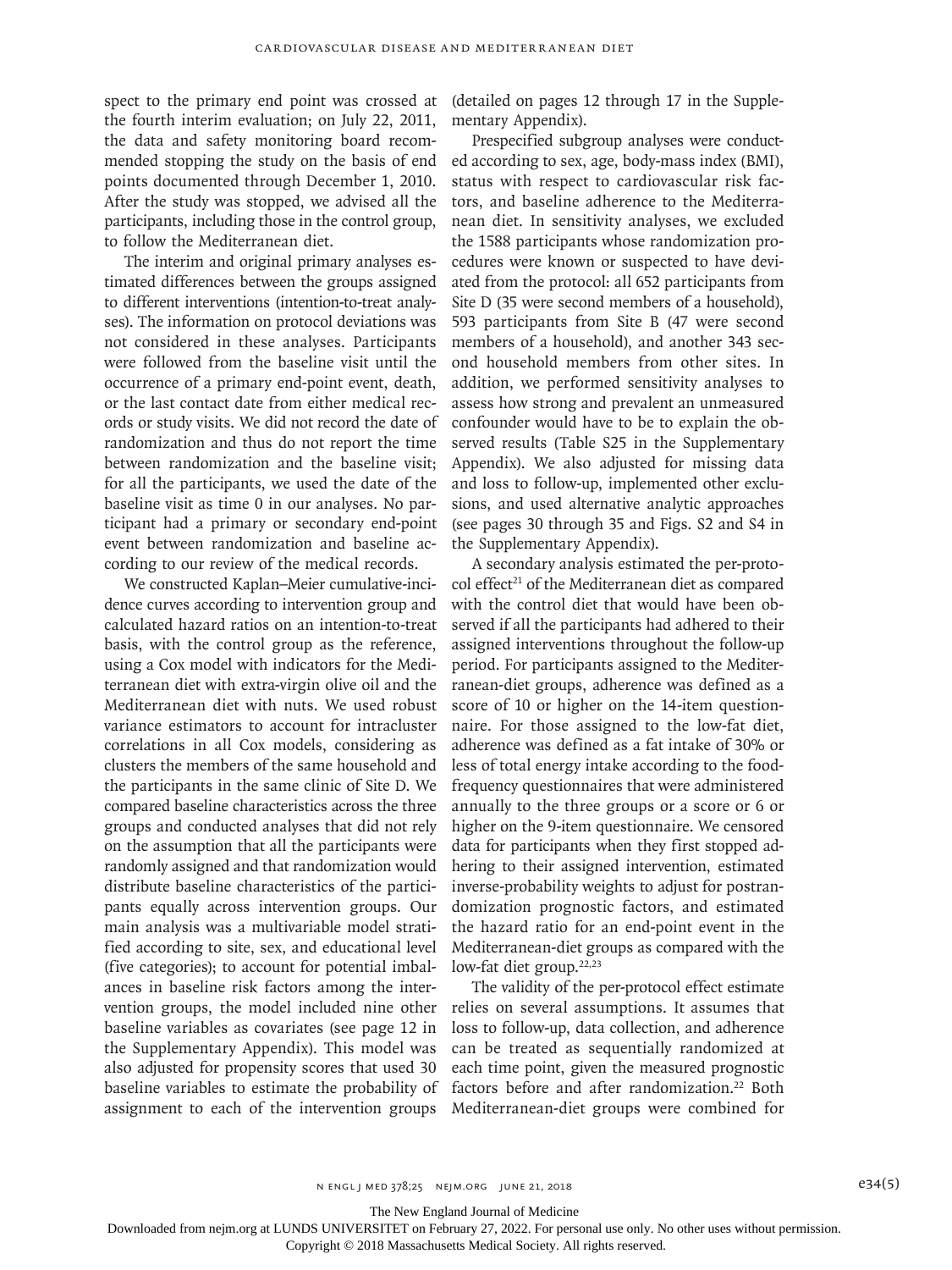precision because only 39% of the events remained uncensored after the application of our strict definition of adherence. We used the predicted values from this model after adding a product term between intervention and time to estimate cumulative-incidence curves (see pages 36 through 38 in the Supplementary Appendix for details).

# **RESULTS**

#### **Baseline Characteristics**

From June 25, 2003, through June 30, 2009, a total of 8713 candidates were screened for eligibility, and 7447 were assigned to one of the three intervention groups (Fig. S7 in the Supplementary Appendix). Their baseline characteristics according to intervention group are shown in Table 2, and in Table S23 in the Supplementary Appendix. The exclusion of participants whose randomization procedures were known to have deviated from the protocol did not materially change these results. Drug-treatment regimens at baseline were similar for participants in the three groups, and they continued to be balanced during the follow-up period (Table S6 in the Supplementary Appendix).

Participants were followed for a median of 4.8 years (interquartile range, 2.8 to 5.8). After the baseline visit, 210 participants (2.8%) chose not to attend subsequent visits (1.2% of the participants assigned to a Mediterranean diet with extra-virgin olive oil, 2.7% of those assigned to a Mediterranean diet with nuts, and 4.7% of those in the control group). The rate of study discontinuation (>2 years since last contact) was 11.3% in the control group and 4.9% in the Mediterranean-diet groups; subsequent follow-up was based on reviews of medical records (Fig. S7 and Table S24 in the Supplementary Appendix). Participants who dropped out of the study were, on average, 1.4 years younger than those who remained in the study and had a higher BMI (the weight in kilograms divided by the square of height in meters) by 0.4, a higher waist-to-height ratio (by 0.01), and a lower score for adherence to the Mediterranean diet (by 1.0 points on the 14-item questionnaire) at baseline.

## **Adherence to the Dietary Intervention**

The scores on the 14-item Mediterranean-diet questionnaire increased over the follow-up period for the participants in the two Mediterraneandiet groups (Table S7 and Fig. S8 in the Supplementary Appendix). There were substantial differences between the Mediterranean-diet groups and the control group in 12 of the 14 items (Table S7 in the Supplementary Appendix). Changes in biomarkers also indicated good adherence to the dietary assignments (Figs. S9 and S10 in the Supplementary Appendix).

Participants in the two Mediterranean-diet groups increased weekly servings of fish (by 0.3 servings) and legumes (by 0.4 servings) in comparison with those in the control group (Table S8 in the Supplementary Appendix). In addition, participants assigned to a Mediterranean diet with extra-virgin olive oil and those assigned to a Mediterranean diet with nuts increased their consumption of extra-virgin olive oil (to 50 and 32 g per day, respectively) and nuts (to 0.9 and 6 servings per week, respectively). The main nutrient changes in the Mediterranean-diet groups reflected the fat content and composition of the supplemental foods (Tables S9 and S10 in the Supplementary Appendix). No relevant diet-related adverse effects were reported (see page 38 in the Supplementary Appendix). We found little difference in changes in physical activity among the three groups.

#### **End Points**

In the intention-to-treat analysis, there were 96 primary end-point events in the group assigned to a Mediterranean diet with extra-virgin olive oil (3.8%), 83 in the group assigned to a Mediterranean diet with nuts (3.4%), and 109 in the control group (4.4%). The respective incidence rates were 8.1, 8.0, and 11.2 per 1000 personyears, and the 5-year absolute risks were 3.6%, 4.0%, and 5.7%, respectively (Table 3). The unadjusted hazard ratios that used robust variance estimators to account for intracluster correlations were 0.70 (95% confidence interval [CI], 0.53 to 0.92) for a Mediterranean diet with extra-virgin olive oil and 0.70 (95% CI, 0.53 to 0.94) for a Mediterranean diet with nuts as compared with the control diet.

Results of our primary analyses that included adjustment for propensity scores and 12 baseline participant characteristics were similar to those of the unadjusted analyses, with hazard ratios of 0.69 (95% CI, 0.53 to 0.91) for a Mediterranean diet with extra-virgin olive oil and 0.72 (95% CI,

The New England Journal of Medicine

Downloaded from nejm.org at LUNDS UNIVERSITET on February 27, 2022. For personal use only. No other uses without permission.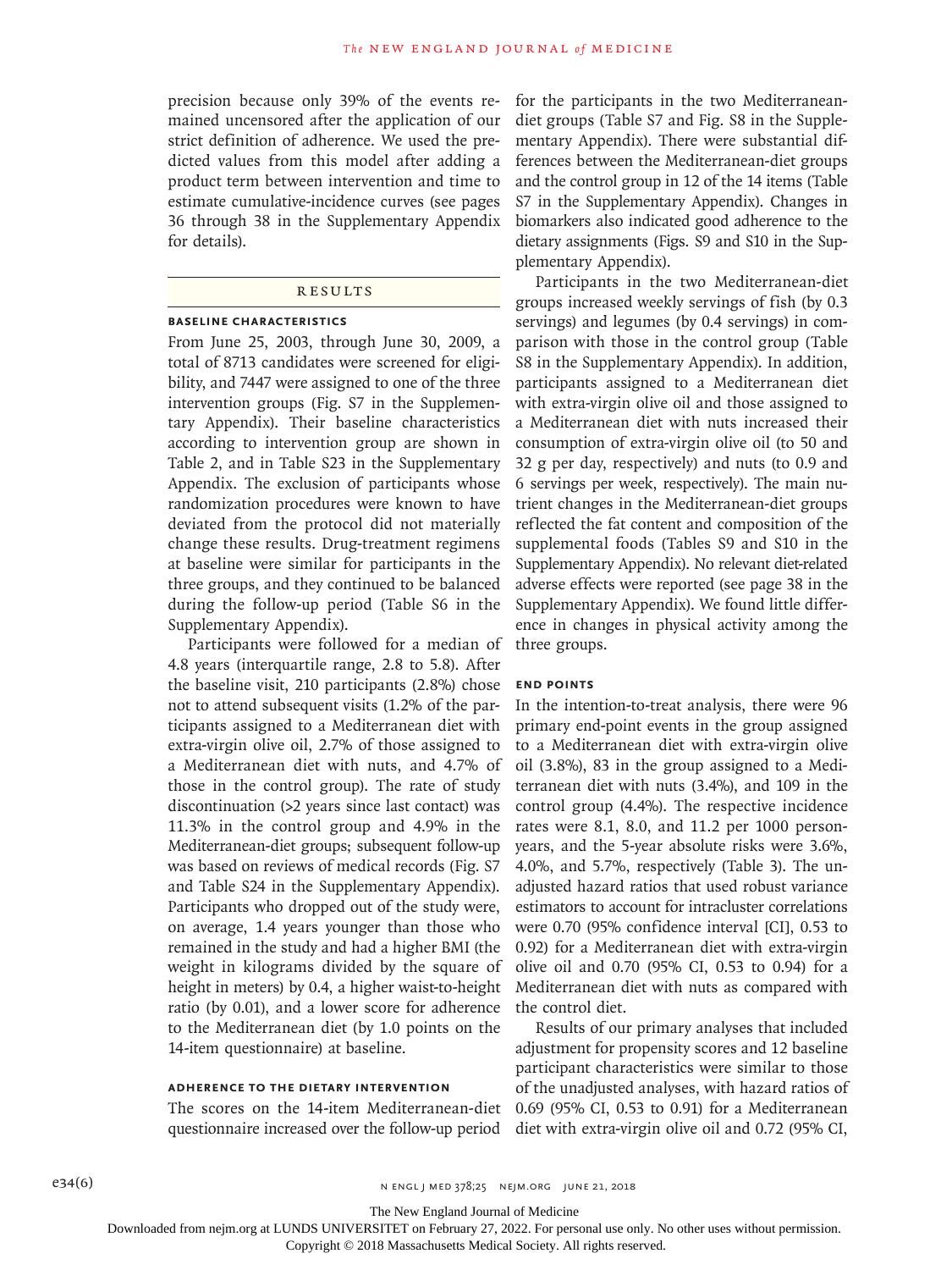| Table 2. Baseline Characteristics of the Participants, According to Intervention Group.* |                                                 |                                                 |                                     |
|------------------------------------------------------------------------------------------|-------------------------------------------------|-------------------------------------------------|-------------------------------------|
| Characteristic                                                                           | Mediterranean<br>Diet with EVOO<br>$(N = 2543)$ | Mediterranean<br>Diet with Nuts<br>$(N = 2454)$ | <b>Control Diet</b><br>$(N = 2450)$ |
| Female sex - no. (%) <sup>+</sup>                                                        | 1493 (58.7)                                     | 1326 (54.0)                                     | 1463 (59.7)                         |
| Age - yr <sup>+</sup>                                                                    | $67.0 + 6.2$                                    | $66.7 \pm 6.1$                                  | $67.3 \pm 6.3$                      |
| Race or ethnic group - no. (%):                                                          |                                                 |                                                 |                                     |
| White, from Europe                                                                       | 2470 (97.1)                                     | 2390 (97.4)                                     | 2375 (96.9)                         |
| Hispanic, from Central or South America                                                  | 35(1.4)                                         | 29(1.2)                                         | 38(1.6)                             |
| Other                                                                                    | 38(1.5)                                         | 35(1.4)                                         | 37(1.5)                             |
| Smoking status - no. (%)                                                                 |                                                 |                                                 |                                     |
| Never smoked                                                                             | 1572 (61.8)                                     | 1465 (59.7)                                     | 1527 (62.3)                         |
| Former smoker                                                                            | 618(24.3)                                       | 634 (25.8)                                      | 584 (23.8)                          |
| Current smoker                                                                           | 353 (13.9)                                      | 355(14.5)                                       | 339 (13.8)                          |
| Body-mass index†§                                                                        | $29.9 + 3.7$                                    | $29.7 \pm 3.8$                                  | $30.2 \pm 4.0$                      |
| Waist circumference — cm                                                                 | $100+10$                                        | $100+10$                                        | $101 + 11$                          |
| Waist-to-height ratio <sub>1</sub>                                                       | $0.63 \pm 0.06$                                 | $0.63 \pm 0.06$                                 | $0.63 \pm 0.07$                     |
| Hypertension - no. $(\%)$                                                                | 2088 (82.1)                                     | 2024 (82.5)                                     | 2050 (83.7)                         |
| Type 2 diabetes - no. (%) $\dagger$ **                                                   | 1282 (50.4)                                     | 1143 (46.6)                                     | 1189 (48.5)                         |
| Dyslipidemia - no. (%) ††                                                                | 1821 (71.6)                                     | 1799 (73.3)                                     | 1763 (72.0)                         |
| Family history of premature CHD - no. (%) ##                                             | 576 (22.7)                                      | 532(21.7)                                       | 560 (22.9)                          |
| Medication use - no. (%)                                                                 |                                                 |                                                 |                                     |
| <b>ACE</b> inhibitors                                                                    | 1236 (48.6)                                     | 1223 (49.8)                                     | 1216 (49.6)                         |
| Diuretics <sup>+</sup>                                                                   | 534 (21.0)                                      | 477 (19.4)                                      | 562 (22.9)                          |
| Other antihypertensive agents                                                            | 725 (28.5)                                      | 710 (28.9)                                      | 758 (30.9)                          |
| <b>Statins</b>                                                                           | 1039 (40.9)                                     | 964 (39.3)                                      | 983 (40.1)                          |
| Other lipid-lowering agents                                                              | 121(4.8)                                        | 145(5.9)                                        | 126(5.1)                            |
| Insulin                                                                                  | 124(4.9)                                        | 126(5.1)                                        | 134(5.5)                            |
| Oral hypoglycemic agents?                                                                | 768 (30.2)                                      | 680 (27.7)                                      | 757 (30.9)                          |
| Antiplatelet therapy                                                                     | 475 (18.7)                                      | 490 (20.0)                                      | 513 (20.9)                          |
| Hormone-replacement therapy\                                                             | 42(2.8)                                         | 35(2.6)                                         | 39(2.7)                             |

\* Plus–minus values are means ±SD. Percentages may not total 100 because of rounding. ACE denotes angiotensinconverting enzyme, and EVOO extra-virgin olive oil.

P<0.05 for comparisons between groups.

‡ Race and ethnic group were determined by the staff of the trial (nurses or dietitians).

The body-mass index is the weight in kilograms divided by the square of the height in meters.

The waist-to-height ratio (an index of central obesity) is the waist circumference divided by height.

‖ Hypertension was defined as a systolic blood pressure of 140 mm Hg or higher, a diastolic blood pressure of 90 mm Hg or higher, or the use of antihypertensive therapy.

\*\* Diabetes was defined as a fasting blood glucose level of 126 mg per deciliter (7.0 mmol per liter) or higher on two occasions, a 2-hour plasma glucose level of 200 mg per deciliter (11.1 mmol per liter) or higher during a 75-g oral glucose-tolerance test, or the use of antidiabetic medication.

†† Dyslipidemia was defined as a low-density lipoprotein cholesterol level higher than 160 mg per deciliter (4.1 mmol per liter), a high-density lipoprotein cholesterol level of 40 mg per deciliter (1.0 mmol per liter) or lower in men or 50 mg per deciliter (1.3 mmol per liter) or lower in women, or the use of lipid-lowering therapy.

‡‡ A family history of premature coronary heart disease (CHD) was defined as a diagnosis of the disease in a male firstdegree relative younger than 55 years of age or in a female first-degree relative younger than 65 years of age.

§§ The values for hormone-replacement therapy are for women only.

The New England Journal of Medicine

Downloaded from nejm.org at LUNDS UNIVERSITET on February 27, 2022. For personal use only. No other uses without permission.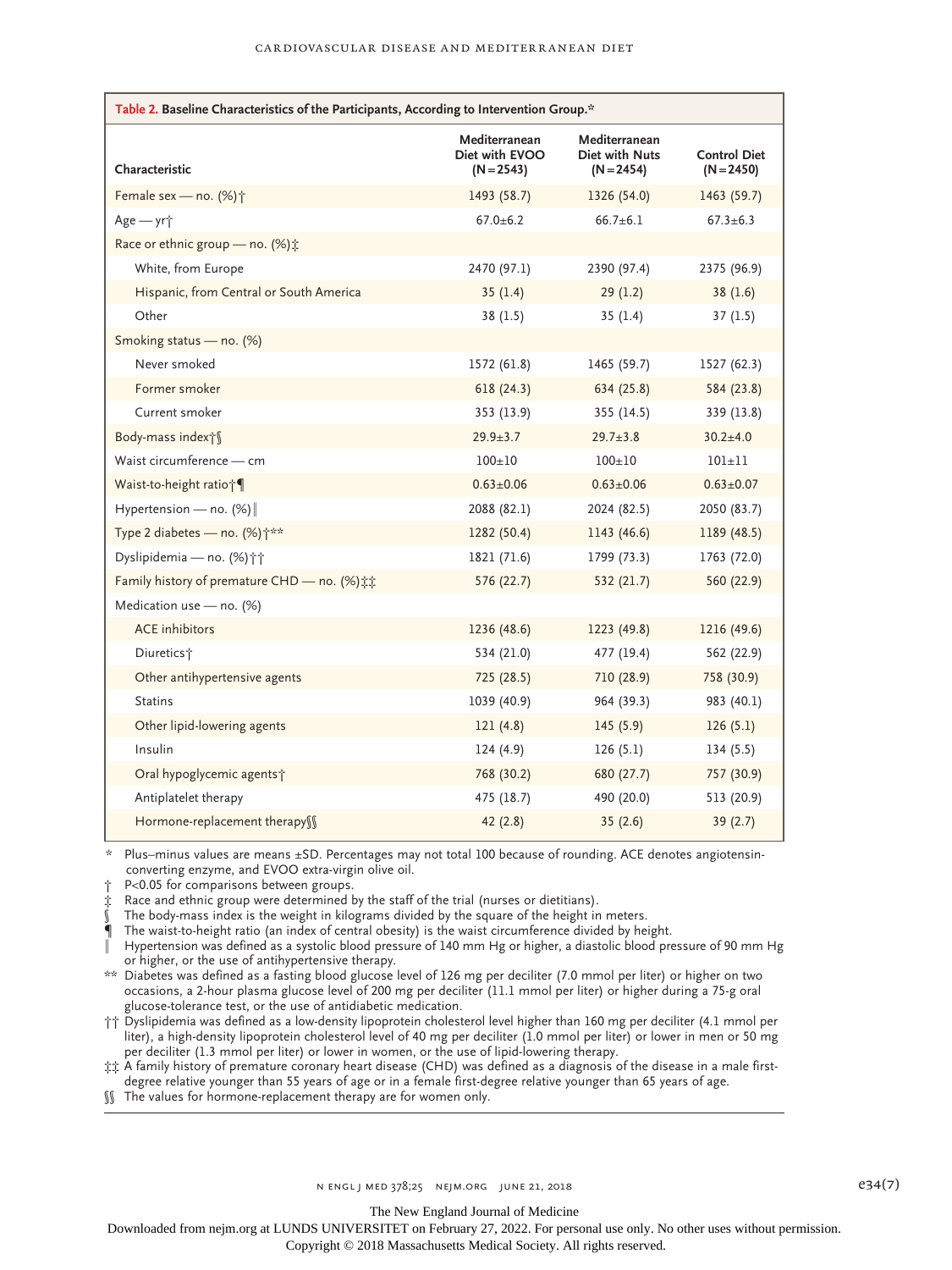| Table 3. Estimates of Cardiovascular Events, According to Intervention Group.*        |                                                 |                                                 |                                     |
|---------------------------------------------------------------------------------------|-------------------------------------------------|-------------------------------------------------|-------------------------------------|
| <b>End Point</b>                                                                      | Mediterranean<br>Diet with EVOO<br>$(N = 2543)$ | Mediterranean<br>Diet with Nuts<br>$(N = 2454)$ | <b>Control Diet</b><br>$(N = 2450)$ |
| No. of person-yr of follow-up                                                         | 11852                                           | 10365                                           | 9763                                |
| Primary end point <sup>+</sup>                                                        |                                                 |                                                 |                                     |
| No. of events                                                                         | 96                                              | 83                                              | 109                                 |
| Incidence rate per 1000 person-yr (95% CI)                                            | $8.1(6.6-9.9)$                                  | $8.0(6.4-9.9)$                                  | $11.2(9.2-13.5)$                    |
| 5-yr absolute risk - % (95% CI) :                                                     | $3.6(2.8-4.5)$                                  | $4.0(3.1 - 5.0)$                                | $5.7(4.6-6.9)$                      |
| Secondary end points                                                                  |                                                 |                                                 |                                     |
| <b>Stroke</b>                                                                         |                                                 |                                                 |                                     |
| No. of events                                                                         | 49                                              | 32                                              | 58                                  |
| Incidence rate per 1000 person-yr (95% CI)                                            | $4.1(3.1-5.5)$                                  | $3.1(2.1-4.4)$                                  | $5.9(4.5 - 7.7)$                    |
| 5-yr absolute risk - % (95% CI)                                                       | $1.7(1.3-2.4)$                                  | $1.5(1.1-2.3)$                                  | $3.0(2.3-3.9)$                      |
| Myocardial infarction                                                                 |                                                 |                                                 |                                     |
| No. of events                                                                         | 37                                              | 31                                              | 38                                  |
| Incidence rate per 1000 person-yr (95% CI)                                            | $3.1(2.2-4.3)$                                  | $3.0(2.0-4.2)$                                  | $3.9(2.8-5.3)$                      |
| 5-yr absolute risk - % (95% CI)                                                       | $1.4(1.0-2.1)$                                  | $1.6(1.1-2.3)$                                  | $2.1(1.5-2.9)$                      |
| Death from cardiovascular causes                                                      |                                                 |                                                 |                                     |
| No. of events                                                                         | 26                                              | 31                                              | 30                                  |
| Incidence rate per 1000 person-yr (95% CI)                                            | $2.2(1.4-3.2)$                                  | $3.0(2.0-4.2)$                                  | $3.1(2.1-4.4)$                      |
| 5-yr absolute risk - % (95% CI)                                                       | $1.0(0.6-1.5)$                                  | $1.4(0.9-2.1)$                                  | $1.6(1.1-2.3)$                      |
| Death from any cause                                                                  |                                                 |                                                 |                                     |
| No. of events                                                                         | 118                                             | 116                                             | 114                                 |
| Incidence rate per 1000 person-yr (95% CI)                                            | $10.0 (8.2 - 11.9)$                             | $11.2(9.3-13.4)$                                | $11.7(9.6-14.0)$                    |
| 5-yr absolute risk - % (95% CI)                                                       | $4.4(3.6-5.4)$                                  | $5.4(4.4-6.6)$                                  | $5.4(4.4-6.7)$                      |
| ITT analysis: hazard ratio for each Mediterranean<br>diet vs. control (95% CI) §      |                                                 |                                                 |                                     |
| Primary end point                                                                     |                                                 |                                                 |                                     |
| Unadjusted                                                                            | $0.70(0.53 - 0.92)$                             | $0.70(0.53 - 0.94)$                             | $1.00$ (ref)                        |
| Adjusted                                                                              | $0.69(0.53 - 0.91)$                             | $0.72$ (0.54-0.95)                              | $1.00$ (ref)                        |
| Secondary end points¶                                                                 |                                                 |                                                 |                                     |
| Stroke                                                                                | $0.65(0.44 - 0.95)$                             | $0.54(0.35 - 0.82)$                             | $1.00$ (ref)                        |
| Myocardial infarction                                                                 | $0.82(0.52 - 1.30)$                             | $0.76(0.47 - 1.25)$                             | $1.00$ (ref)                        |
| Death from cardiovascular causes                                                      | $0.62$ (0.36-1.06)                              | $1.02(0.63 - 1.67)$                             | $1.00$ (ref)                        |
| Death from any cause                                                                  | $0.90(0.69 - 1.18)$                             | $1.12(0.86 - 1.47)$                             | $1.00$ (ref)                        |
| ITT analysis: hazard ratio for Mediterranean diets<br>combined vs. control (95% CI) § |                                                 |                                                 |                                     |
| Primary end point                                                                     |                                                 |                                                 |                                     |
| Unadjusted                                                                            |                                                 | $0.70(0.55 - 0.89)$                             | $1.00$ (ref)                        |
| Adjusted                                                                              |                                                 | $0.70(0.55 - 0.89)$                             | $1.00$ (ref)                        |
| Secondary end points¶                                                                 |                                                 |                                                 |                                     |
| Stroke                                                                                |                                                 | $0.58(0.42 - 0.82)$                             | $1.00$ (ref)                        |
| Myocardial infarction                                                                 |                                                 | $0.80(0.53 - 1.21)$                             | $1.00$ (ref)                        |
| Death from cardiovascular causes                                                      |                                                 | $0.80(0.51 - 1.24)$                             | $1.00$ (ref)                        |
| Death from any cause                                                                  |                                                 | $0.98(0.77 - 1.24)$                             | $1.00$ (ref)                        |

 $e34(8)$  N ENGL J MED 378;25 NEJM.ORG JUNE 21, 2018

The New England Journal of Medicine

Downloaded from nejm.org at LUNDS UNIVERSITET on February 27, 2022. For personal use only. No other uses without permission.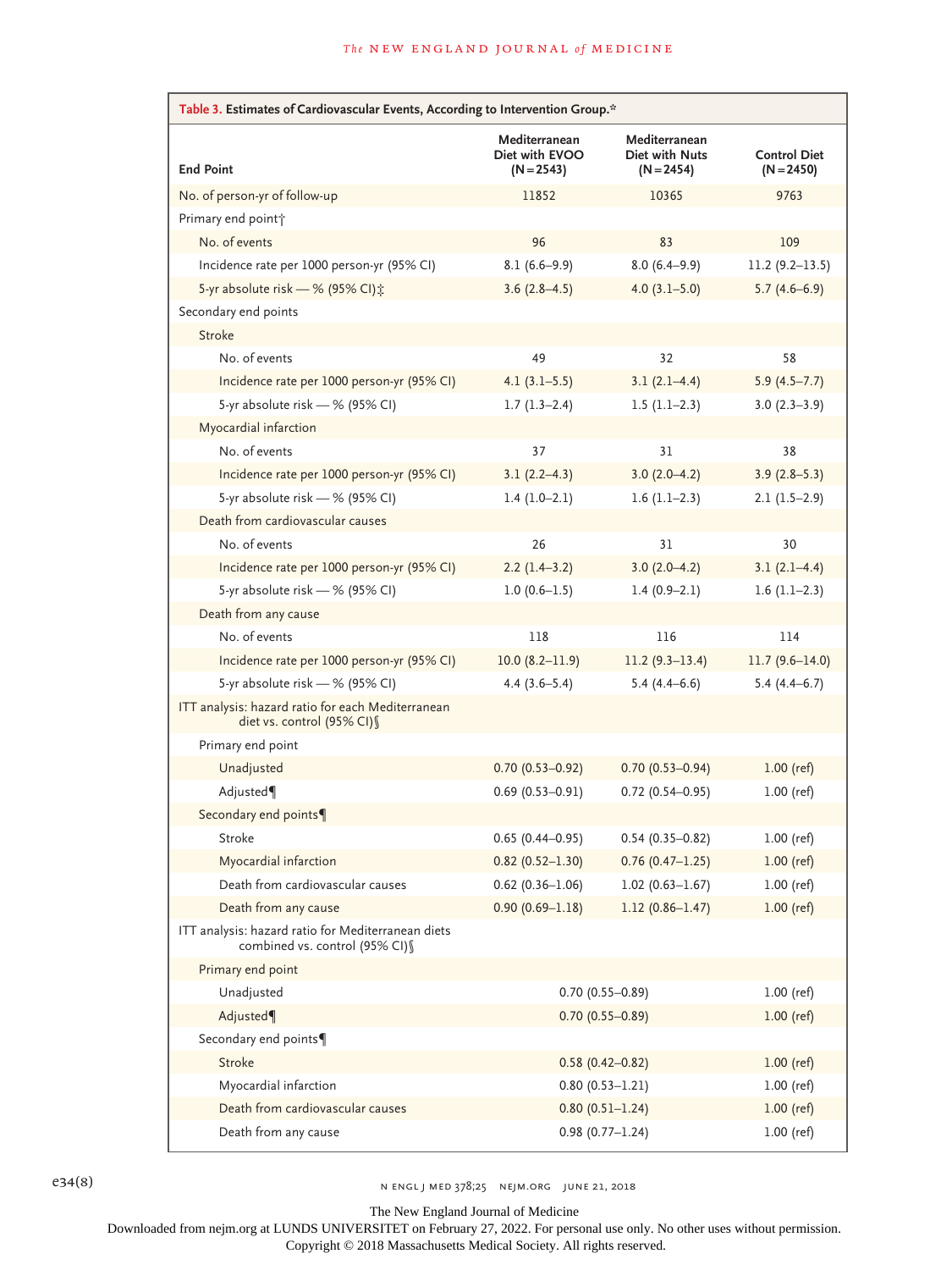| Table 3. (Continued.)                                               |                                                 |                                                 |                                     |
|---------------------------------------------------------------------|-------------------------------------------------|-------------------------------------------------|-------------------------------------|
| <b>End Point</b>                                                    | Mediterranean<br>Diet with EVOO<br>$(N = 2543)$ | Mediterranean<br>Diet with Nuts<br>$(N = 2454)$ | <b>Control Diet</b><br>$(N = 2450)$ |
| Primary end point, excluding Site D and second<br>household members |                                                 |                                                 |                                     |
| Each Mediterranean diet and control                                 |                                                 |                                                 |                                     |
| No. of participants                                                 | 2158                                            | 2109                                            | 2138                                |
| 5-year absolute risk - % (95% CI)                                   | $3.4(2.6-4.3)$                                  | $3.9(3.0 - 5.0)$                                | $5.9(4.8 - 7.2)$                    |
| Hazard ratio (95% CI)                                               | $0.66(0.49 - 0.89)$                             | $0.64(0.47-0.88)$                               | $1.00$ (ref)                        |
| Mediterranean diets combined and control                            |                                                 |                                                 |                                     |
| 5-year absolute risk - % (95% CI)                                   |                                                 | $3.6(3.0-4.3)$                                  | $5.9(4.8 - 7.2)$                    |
| Hazard ratio (95% CI)                                               |                                                 | $0.65(0.50 - 0.85)$                             | $1.00$ (ref)                        |

\* CI denotes confidence interval, and ref reference.

† The primary end point was a composite of myocardial infarction, stroke, and death from cardiovascular causes.

‡ In the combined Mediterranean-diet groups, the 5-year absolute risk of the primary end point was 3.8% (95% CI, 3.2 to 4.4).

§ The intention-to-treat (ITT) analysis included all 7447 participants.

¶ The Cox model was stratified according to sex, recruiting site, and educational level (five categories) and adjusted for age (continuous variable), smoking status (never smoked, former smoker, or current smoker), hypertension at baseline (yes or no), dyslipidemia at baseline (yes or no), diabetes at baseline (yes or no), family history of premature coronary heart disease (yes or no), body-mass index (continuous variable), waist-to-height ratio (continuous variable), physical activity (in quintiles), and propensity scores that used 30 baseline variables to estimate the probability of assignment to each of the intervention groups (see pages 12 through 17 in the Supplementary Appendix). Robust standard errors to account for intracluster correlations were used.

‖ The analysis included 6405 participants. Excluded were second members of the same household (425 participants) and participants from Site D (617 participants). When participants from Site B were also excluded, the sample size was 5859 and the adjusted hazard ratios were 0.71 (95% CI, 0.52 to 0.97) for the group assigned to a Mediterranean diet with extra-virgin olive oil, 0.68 (95% CI, 0.49 to 0.95) for the group assigned to a Mediterranean diet with nuts, and 0.69 (95% CI, 0.53 to 0.92) for the combined Mediterranean-diet groups, with the group assigned to a control diet as the reference.

0.54 to 0.95) for a Mediterranean diet with nuts more than 4 for the primary end point. For fur-(Fig. 1A and Table 3). There were similar results on three alternative analyses: one that was adjusted with inverse-probability weighting (models 3A through 3C in Fig. S2 in the Supplementary Appendix), one that included adjustments for the Framingham risk score<sup>24</sup> (models  $6A$ through 6C in Fig. S2 in the Supplementary Appendix), and one that omitted participants known or suspected to have been assigned to an intervention group without individual randomization (Table 3 and Figs. 2 and 3, and Figs. S2 and S4 in the Supplementary Appendix). The results for secondary end points are shown in Table 3 and Figure 1B.

To provide an alternative, noncausal explanation of the observed association (i.e., to change the point estimate of the hazard ratio to  $\geq 1.0$ ), an unmeasured binary confounder would need to be present in at least 40% of the control group but in less than 25% of each Mediterranean-diet mated absolute differences in incidence between group and be associated with a relative risk of the combined Mediterranean-diet groups and

ther details, see Table S25 in the Supplementary Appendix.

To explore the effect of the October 2006 protocol change that was implemented for the control group to intensify nutritional counseling, we conducted separate analyses of the participants recruited before the protocol change and those recruited after the protocol change. The hazard ratios for the Mediterranean diet (both groups merged) as compared with the control diet were 0.77 (95% CI, 0.59 to 1.00) for the participants recruited before October 2006 and 0.49 (95% CI, 0.26 to 0.92) for those recruited in October 2006 or later  $(P=0.21$  for heterogeneity).

The per-protocol (adherence-adjusted) hazard ratio for the primary end point was 0.42 (95% CI, 0.24 to 0.63) for the Mediterranean diet as compared with the control diet (Fig. 3); the esti-

The New England Journal of Medicine

Downloaded from nejm.org at LUNDS UNIVERSITET on February 27, 2022. For personal use only. No other uses without permission.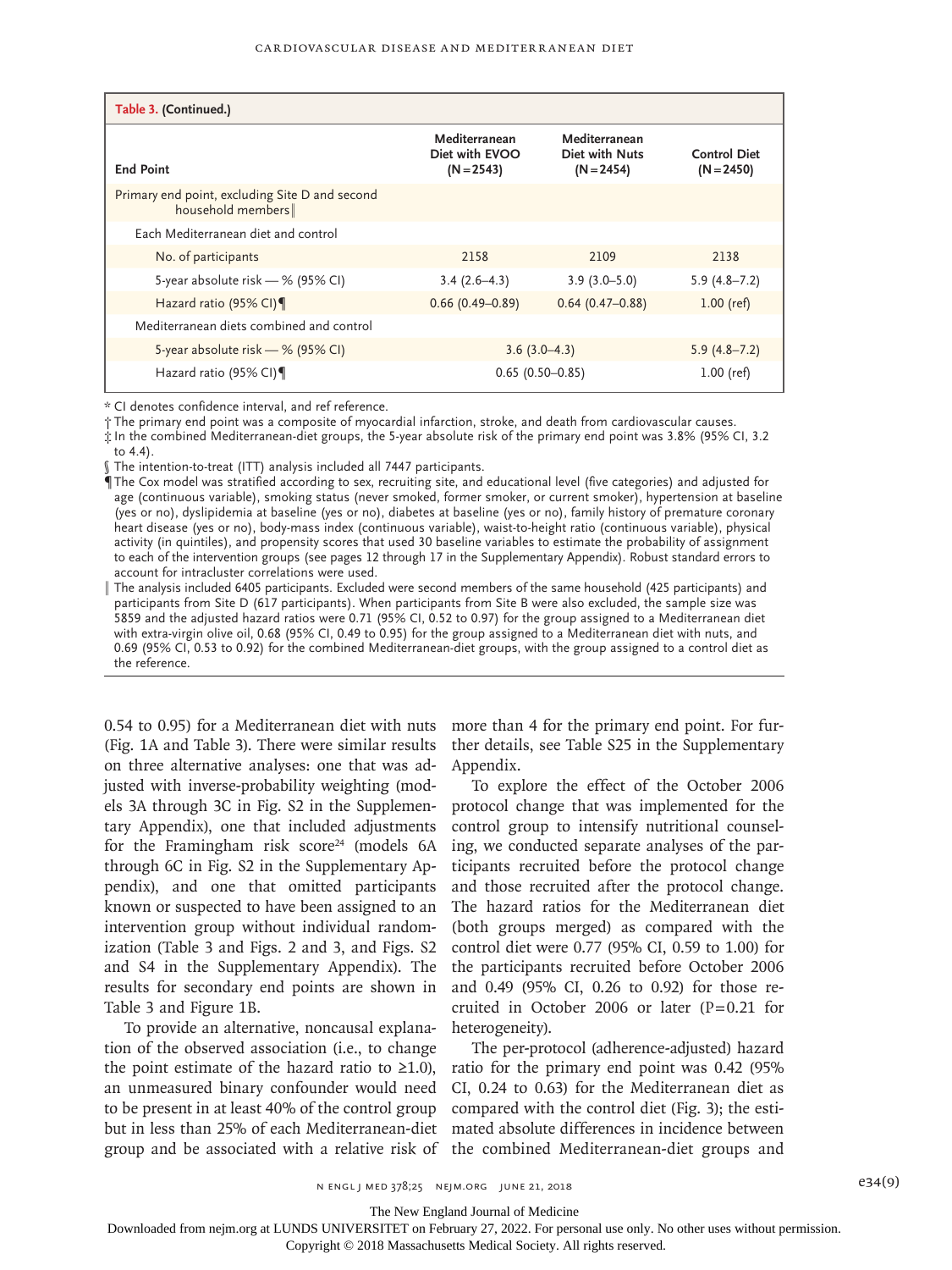



the control group were 0.67, 1.38, and 2.00 percentage points at 12, 24, and 36 months after enrollment, respectively (see pages 36 through 38 in the Supplementary Appendix). The results of additional sensitivity and subgroup analyses were also consistent with the results of our primary analyses (Figs. 2 and 3, and Figs. S2, S4, and S12 in the Supplementary Appendix).

## **Figure 1. Kaplan–Meier Estimates of the Cumulative Incidence of End-Point Events in the Total Study Population.**

Panel A shows the incidence of the primary end point (a composite of acute myocardial infarction, stroke, and death from cardiovascular causes), and Panel B shows total mortality. The insets show the same data on an expanded y axis. Hazard ratios were stratified according to sex, recruiting site, and educational level (five categories) and adjusted for age (continuous variable), smoking (never smoked, former smoker, or current smoker), hypertension (yes or no), dyslipidemia (yes or no), diabetes (yes or no), family history of premature coronary heart disease, body-mass index (continuous variable), waist-to-height ratio (continuous variable), physical activity (in quintiles), and propensity scores that estimated the probability of assignment to each intervention group on the basis of 30 baseline variables (see pages 12 through 17 in the Supplementary Appendix). Robust standard errors to account for intracluster correlations were used. CI denotes confidence interval, EVOO extra-virgin olive oil, and Med Mediterranean.

#### Discussion

In this study involving high-risk persons without cardiovascular disease, assignment to an energyunrestricted Mediterranean diet supplemented with either extra-virgin olive oil or nuts was associated with a lower risk of major cardiovascular events over a period of 5 years than assignment to a control (low-fat) diet, with a relative difference of 30% and an absolute difference of 1.7 to 2.1 percentage points. Our analysis, which incorporated information about adherence to the diets, suggests that the difference in rates of cardiovascular events between those assigned to the Mediterranean diets and those assigned the control diet was greater among participants with better adherence. These results support previously reported benefits of the Mediterranean diet for cardiovascular risk reduction from a randomized trial.4,25,26 Our findings are also consistent with those of previous observational studies.<sup>2,5,23,25-33</sup> Table S11 in the Supplementary Appendix summarizes the findings from systematic reviews on this issue.

In response to a 2017 report<sup>11</sup> suggesting that distributions of baseline variables in the PREDIMED trial were significantly different from what would have been expected to result from randomization, we conducted an extensive review

The New England Journal of Medicine

Downloaded from nejm.org at LUNDS UNIVERSITET on February 27, 2022. For personal use only. No other uses without permission.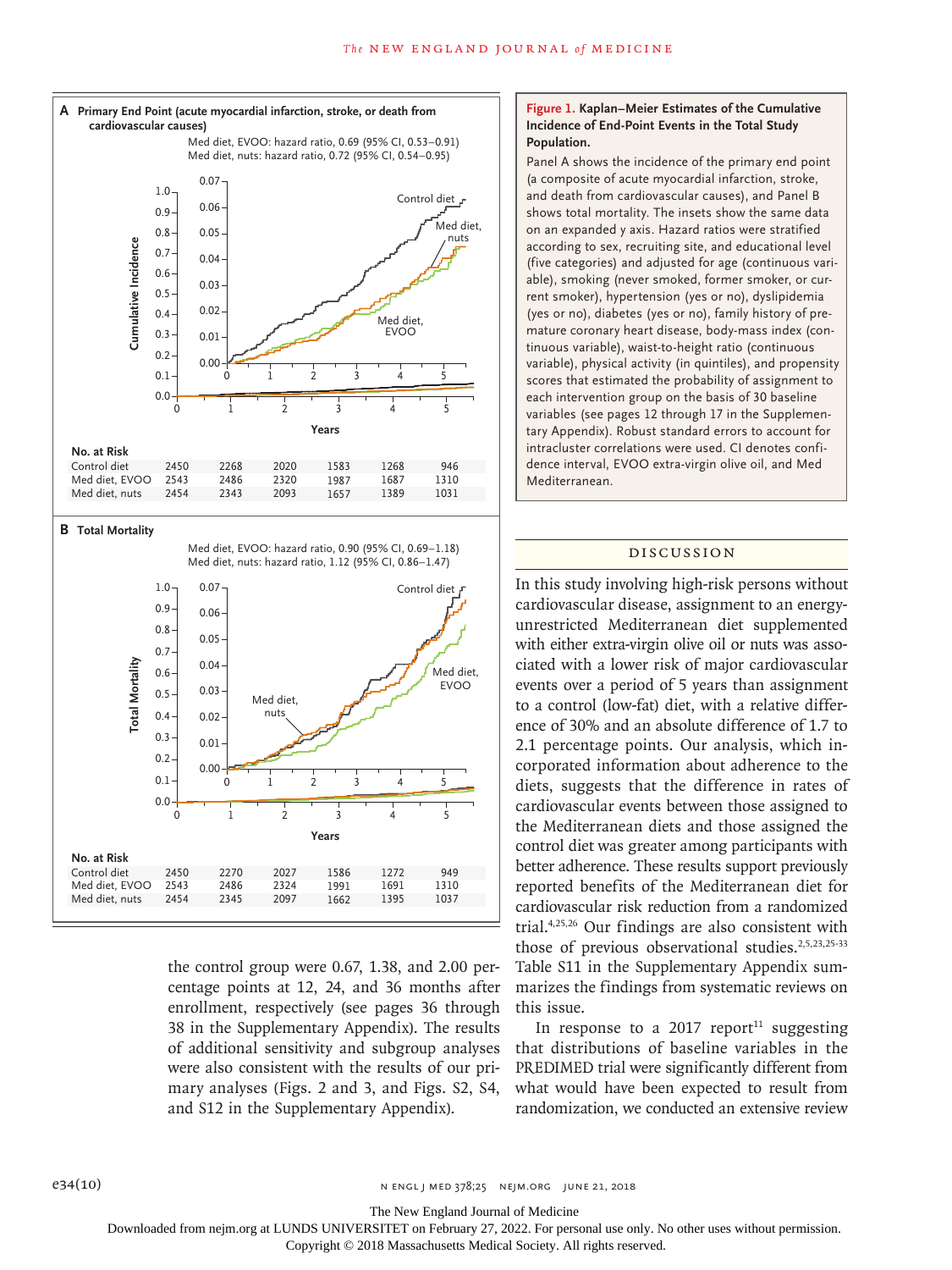| Subgroup                                                           | Mediterranean<br><b>Diet</b>            | Control<br><b>Diet</b> | Hazard Ratio (95% CI)                                                       |                     |
|--------------------------------------------------------------------|-----------------------------------------|------------------------|-----------------------------------------------------------------------------|---------------------|
|                                                                    | no. of events/total no. of participants |                        |                                                                             |                     |
| Unadjusted ITT analysis                                            |                                         |                        |                                                                             |                     |
| Mediterranean diet with EVOO                                       | 96/2543                                 | 109/2450               |                                                                             | $0.70(0.53 - 0.92)$ |
| Mediterranean diet with nuts                                       | 83/2454                                 | 109/2450               |                                                                             | $0.70(0.53 - 0.94)$ |
| Adjusted ITT analysis                                              |                                         |                        |                                                                             |                     |
| Mediterranean diet with EVOO                                       | 96/2543                                 | 109/2450               |                                                                             | $0.69(0.53 - 0.91)$ |
| Mediterranean diet with nuts                                       | 83/2454                                 | 109/2450               |                                                                             | $0.72$ (0.54-0.95)  |
| Excluding Site D and second                                        |                                         |                        |                                                                             |                     |
| household members (adjusted)                                       |                                         |                        |                                                                             |                     |
| Mediterranean diet with EVOO                                       | 77/2158                                 | 98/2138                |                                                                             | $0.66$ (0.49-0.89)  |
| Mediterranean diet with nuts                                       | 67/2109                                 | 98/2138                |                                                                             | $0.64$ (0.47-0.88)  |
| Excluding Sites D and B and second<br>household members (adjusted) |                                         |                        |                                                                             |                     |
| Mediterranean diet with EVOO                                       | 73/1976                                 | 83/1906                |                                                                             | $0.71(0.52 - 0.97)$ |
| Mediterranean diet with nuts                                       | 62/1977                                 | 83/1906                |                                                                             | $0.68$ (0.49-0.95)  |
|                                                                    |                                         | 0.25                   | 0.75<br>1.00<br>0.50                                                        | 1.50                |
|                                                                    |                                         |                        | Mediterranean Diet<br><b>Control Diet</b><br><b>Better</b><br><b>Better</b> |                     |

# **Figure 2. Sensitivity Analyses of Each Mediterranean-Diet Group and the Control Group.**

Shown are hazard ratios for the primary end point in each Mediterranean-diet group as compared with the control group, with estimates based on different analytic approaches or exclusions. Hazard ratios were stratified according to sex, recruiting site, and educational level (five categories) and (with the exception of the unadjusted intention-totreat [ITT] analysis) were adjusted for age, smoking (never smoked, former smoker, or current smoker), hypertension (yes or no), dyslipidemia (yes or no), diabetes (yes or no), family history of premature coronary heart disease, body-mass index (continuous variable), waist-to-height ratio (continuous variable), and physical activity (in quintiles). In addition, all multivariable models were adjusted for propensity scores that estimated the probability of assignment to each intervention group on the basis of 30 baseline variables. We used robust standard errors to account for intracluster correlations. One analysis excluded all the participants from Site D (652 participants) and all second members of the same household (425 participants, including 35 from Site D); in total, 1042 participants were excluded from this analysis. Another analysis excluded all the participants from Site D (652 participants), all the participants from Site B (593 participants), and all second members of the same household (425 participants, including 35 from Site D and 47 from Site B); in total, 1588 participants were excluded from this analysis. The results of additional sensitivity analyses are shown in Figures S2 and S4 in the Supplementary Appendix.

of the documentation and data at the 11 recruitment sites. After sharing this information with the editors of the *Journal*, we withdrew our original report of this trial and now publish this new report. Despite some departures from the randomization protocol, most of the baseline covariates were balanced across groups, and there was no meaningful difference in the predicted risks of future cardiovascular events across the three groups (Fig. S13 in the Supplementary Appendix).

We reanalyzed the data using methods that do not rely exclusively on the assumption that all the participants had been randomly assigned to intervention groups and that adjusted for baseline characteristics and propensity scores estimating probabilities of assignment to each intervention on the basis of 30 baseline covariates. The

results of our reanalyses (Figs. 2 and 3 and Table 3, and Figs. S2 and S4 in the Supplementary Appendix) were similar to the results that we originally reported. In addition, reanalyses of our data did not reveal any evidence that certain lifestyle or treatment factors that are potentially related to the risk of cardiovascular disease either biased the results or might provide an alternative explanation for the observed benefits of the Mediterranean-diet interventions on cardiovascular disease. Analyses that excluded participants whose assignment to an intervention group was known or suspected not to have followed the randomization protocol (participants from Sites D and B and second household members) yielded results consistent with the results of our primary analysis.

The retention rate was higher in the group

The New England Journal of Medicine

Downloaded from nejm.org at LUNDS UNIVERSITET on February 27, 2022. For personal use only. No other uses without permission.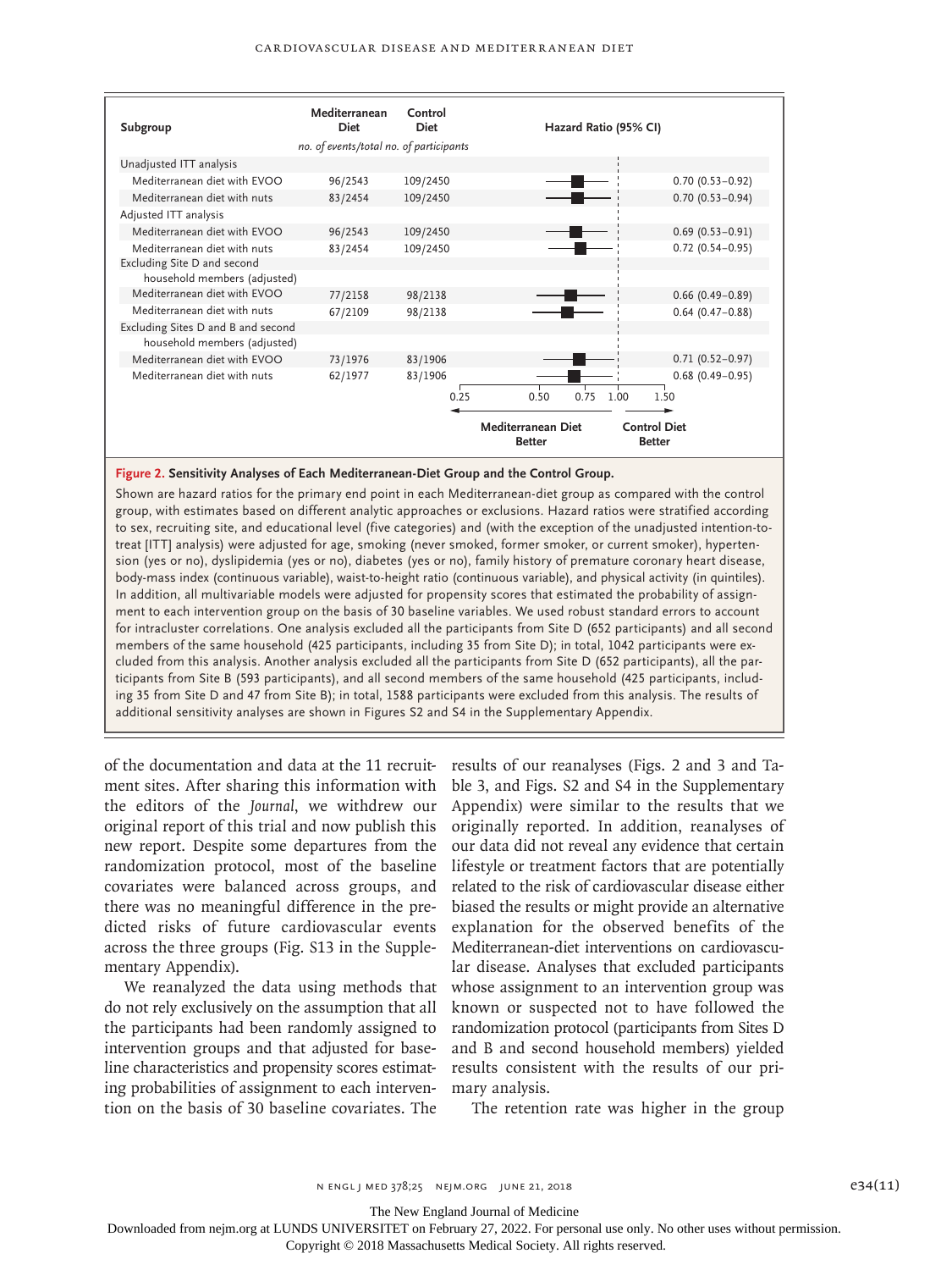

#### **Figure 3. Sensitivity Analyses of the Combined Mediterranean-Diet Groups and the Control Group.**

Shown are hazard ratios for the primary end point in the combined Mediterranean-diet groups as compared with the control group, with estimates based on different analytic approaches or exclusions. Hazard ratios were stratified according to sex, recruiting site, and educational level (five categories) and (with the exception of the unadjusted ITT analysis) were adjusted for age, smoking (never smoked, former smoker, or current smoker), hypertension (yes or no), dyslipidemia (yes or no), diabetes (yes or no), family history of premature coronary heart disease, body-mass index (continuous variable), waist-to-height ratio (continuous variable), and physical activity (in quintiles). In addition, all multivariable models were adjusted for propensity scores, and we used robust standard errors to account for intracluster correlations.

assigned to a Mediterranean diet with extra-virgin olive oil than in the other two groups (the group assigned to a Mediterranean diet with nuts and the control group). These two groups were also slightly smaller in size, which resulted in a larger number of person-years of follow-up in the group assigned to a Mediterranean diet with extra-virgin olive oil. The different follow-up had the potential to bias the incidence rates toward lower rates in the group assigned to a Mediterranean diet with extra-virgin olive oil. However, analyses that used multiple imputation and inverse-probability weighting to adjust for a potential selection bias due to differential losses to follow-up yielded estimates consistent with the main analysis (see pages 30 through 35 and Fig. S4 in the Supplementary Appendix). An additional limitation of our study is that participants were at high cardiovascular risk; whether the results can be generalized to persons at lower risk requires further research.

As with many clinical trials, the observed rates of cardiovascular events were lower than anticipated, with reduced statistical power to separately assess components of the primary end point. However, favorable trends were seen for both stroke and myocardial infarction. It is possible, but not likely, that some cardiovascular events were not detected (see pages 28 and 29 in the Supplementary Appendix).

Even though participants in the control group received advice to reduce fat intake, changes in total fat on the food-frequency questionnaire were small and the largest differences at the end of the study were in the distribution of fat subtypes. The interventions were intended to improve the overall dietary pattern, but the major between-group differences involved the supplemental items, extra-virgin olive oil and nuts. Differences were also observed in the consumption of fish and legumes but not in the consumption of other food groups. (It is worth noting that on the 14-item Mediterranean-diet questionnaire, there were substantial between-group differences in 12 of the 14 items.) The modest betweengroup differences according to the food-frequency questionnaire can be explained by the facts that most study participants had been consuming a baseline diet similar to the study Mediterranean diet and that the control group was given recommendations for a healthy diet, factors that raise the question of how applicable our results may be to high-risk persons in other countries. Answering this question will require further research.3

In conclusion, in this primary prevention study involving persons at high risk for cardiovascular events, those assigned to an energy-unrestricted Mediterranean diet, supplemented with extravirgin olive oil or nuts, had a lower rate of major cardiovascular events than those assigned to a

The New England Journal of Medicine

Downloaded from nejm.org at LUNDS UNIVERSITET on February 27, 2022. For personal use only. No other uses without permission.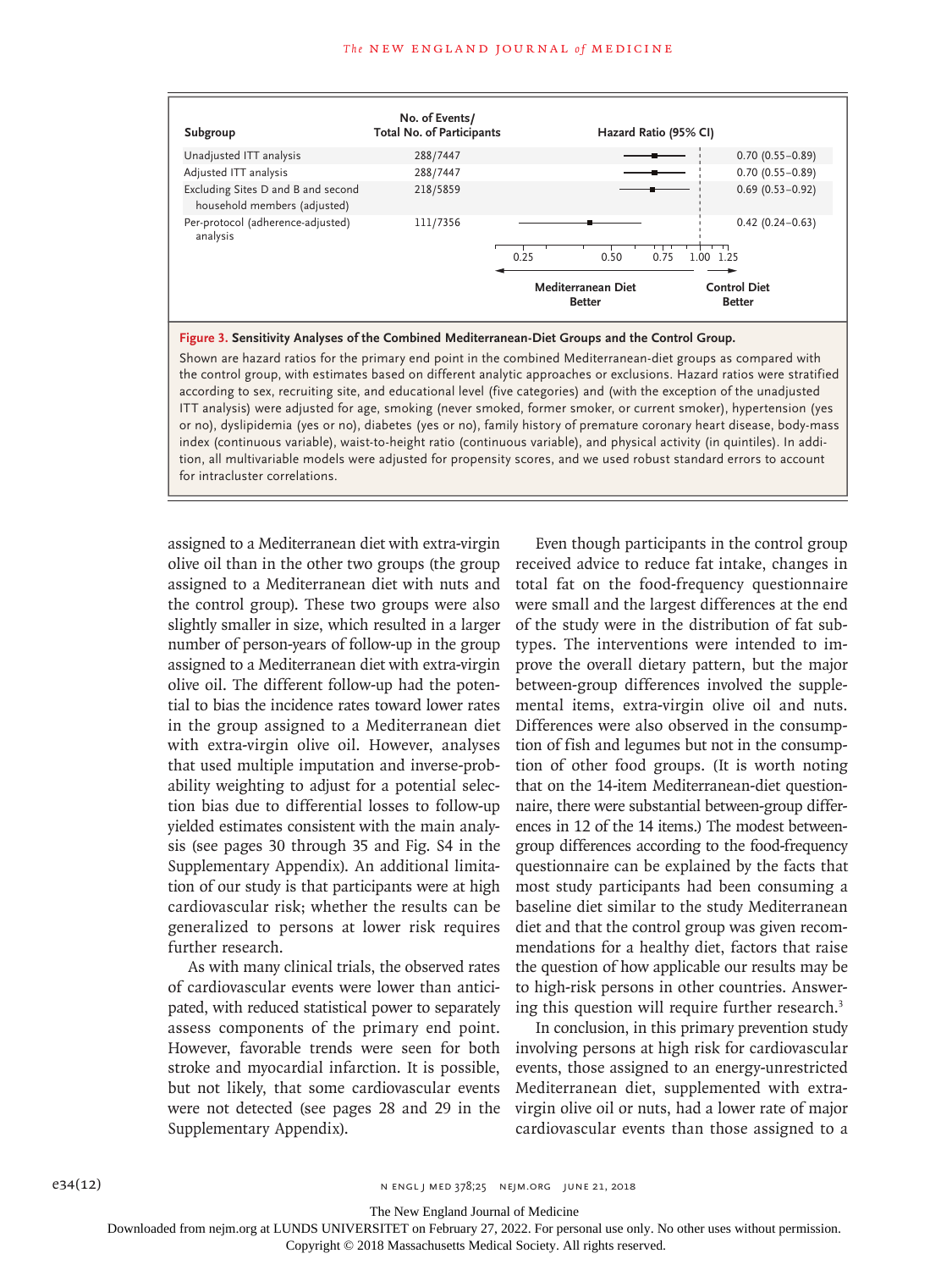reduced-fat diet. Our findings support a beneficial effect of the Mediterranean diet for the primary prevention of cardiovascular disease.

Supported by Instituto de Salud Carlos III, Spanish Ministry of Health, through grants provided to research networks specifically developed for the study (RTIC G03/140, to Dr. Estruch, and RTIC RD 06/0045, to Dr. Martínez-González); Centro de Investigación Biomédica en Red de Fisiopatología de la Obesidad y Nutrición; and grants from Centro Nacional de Investigaciones Cardiovasculares (CNIC 06/2007), Fondo de Investigación Sanitaria–Fondo Europeo de Desarrollo Regional (PI04-2239, PI 05/2584, CP06/00100, PI07/0240, PI07/1138, PI07/0954, PI 07/0473, PI10/01407, PI10/02658, PI11/01647, and P11/02505), Ministerio de Ciencia e Innovación (AGL-2009-13906-C02 and AGL2010-22319-C03), Fundación Mapfre 2010, Consejería de Salud de la Junta de Andalucía (PI0105/2007), Public Health Division of the Department of Health of the Autonomous Government of Catalonia, Generalitat Valenciana (ACOMP06109, GVACOMP2010-181, GVACOMP2011-151, CS2010-AP-111, and CS2011-AP-042), and Regional Government of Navarra (P27/2011). Dr. Hernán was supported by a grant (ME-1503-28119) from the Patient-Centered Outcomes Research Institute.

Disclosure forms provided by the authors are available with the full text of this article at NEJM.org.

We thank the participants for their involvement in the study; and Joan Vila from Institut Hospital del Mar d'Investigacions Mèdiques, Barcelona, and Estefanía Toledo from the University of Navarra, Pamplona, for their assistance with statistical analyses.

#### **Appendix**

The authors' full names and academic degrees are as follows: Ramón Estruch, M.D., Ph.D., Emilio Ros, M.D., Ph.D., Jordi Salas-Salvadó, M.D., Ph.D., Maria-Isabel Covas, D.Pharm., Ph.D., Dolores Corella, D.Pharm., Ph.D., Fernando Arós, M.D., Ph.D., Enrique Gómez-Gracia, M.D., Ph.D., Valentina Ruiz-Gutiérrez, Ph.D., Miquel Fiol, M.D., Ph.D., José Lapetra, M.D., Ph.D., Rosa M. Lamuela-Raventos, D.Pharm., Ph.D., Lluís Serra-Majem, M.D., Ph.D., Xavier Pintó, M.D., Ph.D., Josep Basora, M.D., Ph.D., Miguel A. Muñoz, M.D., Ph.D., José V. Sorlí, M.D., Ph.D., J. Alfredo Martínez, D.Pharm., M.D., Ph.D., Montserrat Fitó, M.D., Ph.D., Alfredo Gea, D.Pharm., Ph.D., Miguel A. Hernán, M.D., Dr.P.H., and Miguel A. Martínez-González, M.D., Ph.D.

The authors' affiliations are as follows: the PREDIMED (Prevención con Dieta Mediterránea) Network (RD 06/0045) (R.E., J.S.-S., F.A., E.G.-G., V.R.-G., R.M.L.-R., L.S.-M., X.P., J.B., J.V.S., J.A.M., M.A.M.-G.) and Centro de Investigación Biomédica en Red de Fisiopatología de la Obesidad y Nutrición (R.E., E.R., J.S.-S., M.-I.C., D.C., F.A., M. Fiol, J.L., R.M.L.-R., L.S.-M., X.P., J.B., J.V.S., J.A.M., M. Fitó, A.G., M.A.M.-G.), Instituto de Salud Carlos III, Madrid, the Department of Internal Medicine, Hospital Clinic (R.E.), the Lipid Clinic, Department of Endocrinology and Nutrition, Institut d'Investigacions Biomèdiques August Pi i Sunyer (E.R.), and the Department of Nutrition, Food Sciences, and Gastronomy, Faculty of Pharmacy and Food Sciences, Xarxa de Referència en Tecnologia dels Aliments, Instituto de Investigación en Nutrición y Seguridad Alimentaria (R.M.L.-R.), University of Barcelona, Institut Hospital del Mar d'Investigacions Mèdiques (M.-I.C., M. Fitó), the Lipids and Vascular Risk Unit, Internal Medicine, Hospital Universitario de Bellvitge, Hospitalet de Llobregat (X.P.), and the Primary Care Division, Catalan Institute of Health, Institut Universitari d'Investigació en Atenció Primària (IDIAP)–Jordi Gol (M.A.M.), Barcelona, the Human Nutrition Department, Hospital Universitari Sant Joan, Institut d'Investigació Sanitària Pere Virgili, Universitat Rovira i Virgili, Reus (J.S.-S.), the Department of Preventive Medicine, University of Valencia (D.C., J.V.S.), and the Primary Care Division, Valencia Institute of Health (J.V.S.), Valencia, the Department of Cardiology, University Hospital of Álava, Vitoria (F.A.), the Department of Preventive Medicine, University of Malaga, Malaga (E.G.-G.), Instituto de la Grasa, Consejo Superior de Investigaciones Científicas (V.R.-G.), and the Department of Family Medicine, Primary Care Division of Sevilla, San Pablo Health Center (J.L.), Seville, the Institute of Health Sciences, University of the Balearic Islands, and Hospital Son Espases, Palma de Mallorca (M. Fiol), the Research Institute of Biomedical and Health Sciences, Instituto Universitario de Investigaciones Biomédicas y Sanitarias, University of Las Palmas de Gran Canaria, Las Palmas (L.S.-M.), the Primary Care Division, Catalan Institute of Health, IDIAP–Jordi Gol, Tarragona-Reus (J.B.), and the Departments of Nutrition and Food Sciences and Physiology (J.A.M.) and Preventive Medicine and Public Health (A.G., M.A.M.-G.), University of Navarra, Pamplona — all in Spain; and the Departments of Epidemiology and Biostatistics (M.A.H.) and Nutrition (M.A.M.-G.), Harvard T.H. Chan School of Public Health, and the Harvard–MIT Division of Health Sciences and Technology (M.A.H.), Boston.

#### **References**

**1.** Willett WC, Sacks F, Trichopoulou A, et al. Mediterranean diet pyramid: a cultural model for healthy eating. Am J Clin Nutr 1995;61:Suppl:1402S-1406S.

**2.** Sofi F, Abbate R, Gensini GF, Casini A. Accruing evidence on benefits of adherence to the Mediterranean diet on health: an updated systematic review and metaanalysis. Am J Clin Nutr 2010;92:1189- 96.

**3.** Martínez-González MÁ, Hershey MS, Zazpe I, Trichopoulou A. Transferability of the Mediterranean diet to non-Mediterranean countries: what is and what is not the Mediterranean diet. Nutrients 2017; 9(11):E1226.

**4.** de Lorgeril M, Salen P, Martin JL, Monjaud I, Delaye J, Mamelle N. Mediterranean diet, traditional risk factors, and the rate of cardiovascular complications after myocardial infarction: final report of the Lyon Diet Heart Study. Circulation 1999;99:779-85.

**5.** Mente A, de Koning L, Shannon HS, Anand SS. A systematic review of the evidence supporting a causal link between dietary factors and coronary heart disease. Arch Intern Med 2009;169:659- 69.

**6.** Esposito K, Marfella R, Ciotola M, et al. Effect of a Mediterranean-style diet on endothelial dysfunction and markers of vascular inflammation in the metabolic syndrome: a randomized trial. JAMA 2004; 292:1440-6.

**7.** Vincent-Baudry S, Defoort C, Gerber M, et al. The Medi-RIVAGE study: reduction of cardiovascular disease risk factors after a 3-mo intervention with a Mediterranean-type diet or a low-fat diet. Am J Clin Nutr 2005;82:964-71.

**8.** Estruch R, Martínez-González MA,

Corella D, et al. Effects of a Mediterranean-style diet on cardiovascular risk factors: a randomized trial. Ann Intern Med 2006;145:1-11.

**9.** Shai I, Schwarzfuchs D, Henkin Y, et al. Weight loss with a low-carbohydrate, Mediterranean, or low-fat diet. N Engl J Med 2008;359:229-41.

**10.** Estruch R, Ros E, Salas-Salvadó J, et al. Primary prevention of cardiovascular disease with a Mediterranean diet. N Engl J Med 2013;368:1279-90.

**11.** Carlisle JB. Data fabrication and other reasons for non-random sampling in 5087 randomised, controlled trials in anaesthetic and general medical journals. Anaesthesia 2017;72:944-52.

**12.** Estruch R, Ros E, Salas-Salvadó J, et al. Retraction and republication: Primary prevention of cardiovascular disease with a Mediterranean diet. N Engl J Med 2013;

 $N$  ENGL J MED 378;25 NEJM.ORG JUNE 21, 2018 e34(13)

The New England Journal of Medicine

Downloaded from nejm.org at LUNDS UNIVERSITET on February 27, 2022. For personal use only. No other uses without permission.